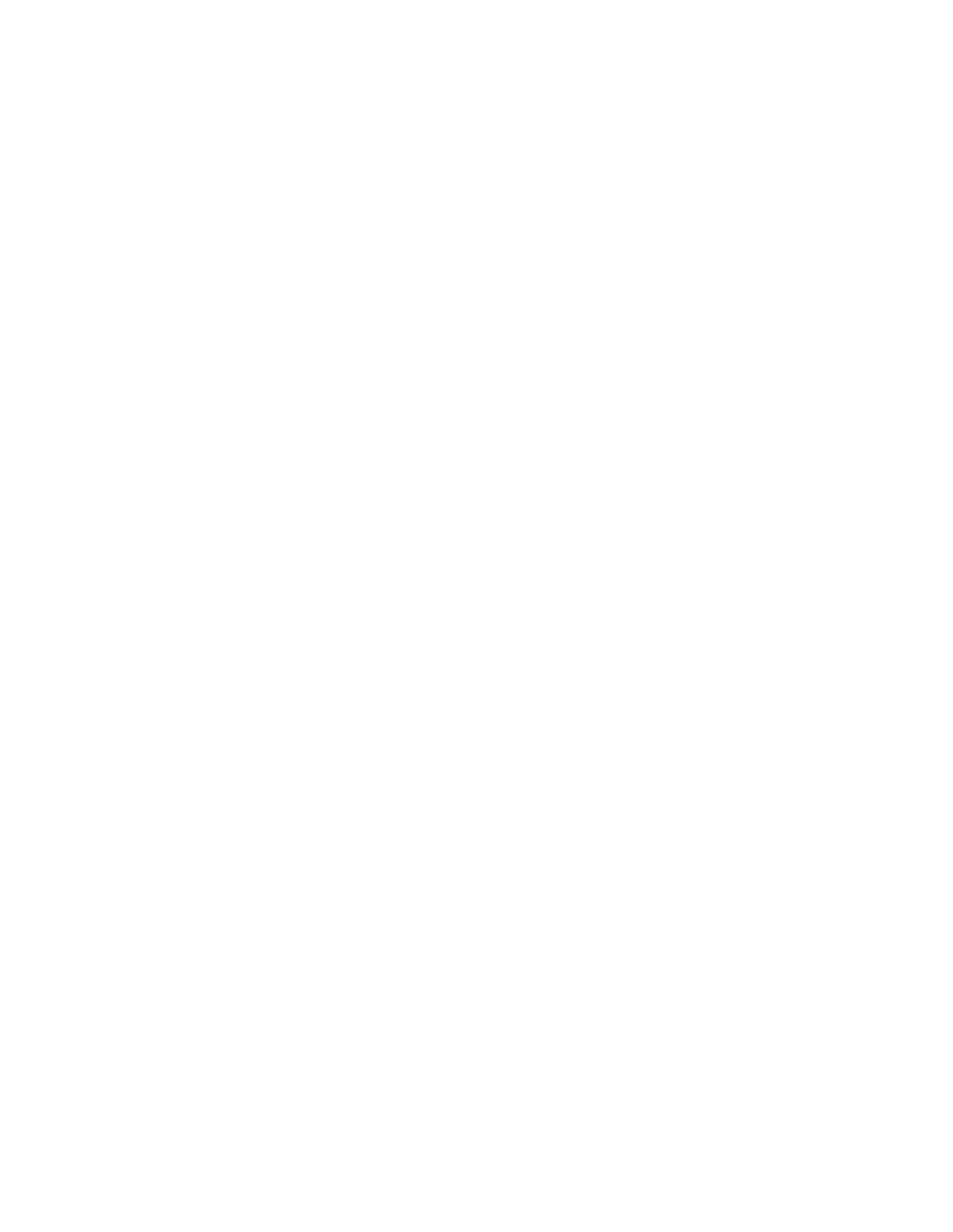## **BEEP OVERVIEW**

**Establishment:** The Bedford Early Education Program (BEEP) was established when Bedford became its own school district in 1989.

# **Program:**

BEEP is a regular early childhood program providing the opportunity for typically developing three and four year old children and children identified as having special needs to learn and play together. We believe active participation and concrete learning experiences make learning more meaningful for the children and best serve their development and learning. All the children are provided a multi-sensory learning environment in which they utilize all senses in learning new concepts. Language development and social skills are emphasized throughout the integrated curriculum. Implementation of specialized intervention within natural situations occurs without disrupting the curriculum and educational routines of the classroom.

#### **Staff:**

Classrooms are staffed by certified educators with a background in early childhood and special education. In addition, our staff includes a licensed speech and language pathologist, a speech assistant, licensed occupational therapist, occupational therapy assistant, licensed physical therapist, classroom assistants and a program coordinator. Educational consultants are available as needed. Throughout a BEEP day, each classroom has a teacher and assistant at all times, and other therapists and paraprofessionals may join the classroom periodically.

#### **Programs:**

Classroom programs for 3 and 4 year olds are provided two, three, four, or five days a week for 2 ½ hours a day. The Intensive Needs program offers the opportunity for an individualized self-contained, or partially self-contained program..

For more specifics, contact the BEEP Program Coordinator.

## **Class Times:**

Morning session: 8:10 to 10:40 am Afternoon session: 11:40 to 2:10 pm

# **Contact Us:**

Bedford Early Education Program Memorial School 55 Old Bedford Road Bedford, New Hampshire 03110

Roberta Keane, M.Ed. BEEP Program Coordinator 603-627-1776 x23216

**BEEP Website: [https://sites.google.com/a/bedfordnhk12.net/memorial\\_beep/](https://sites.google.com/a/bedfordnhk12.net/memorial_beep/)**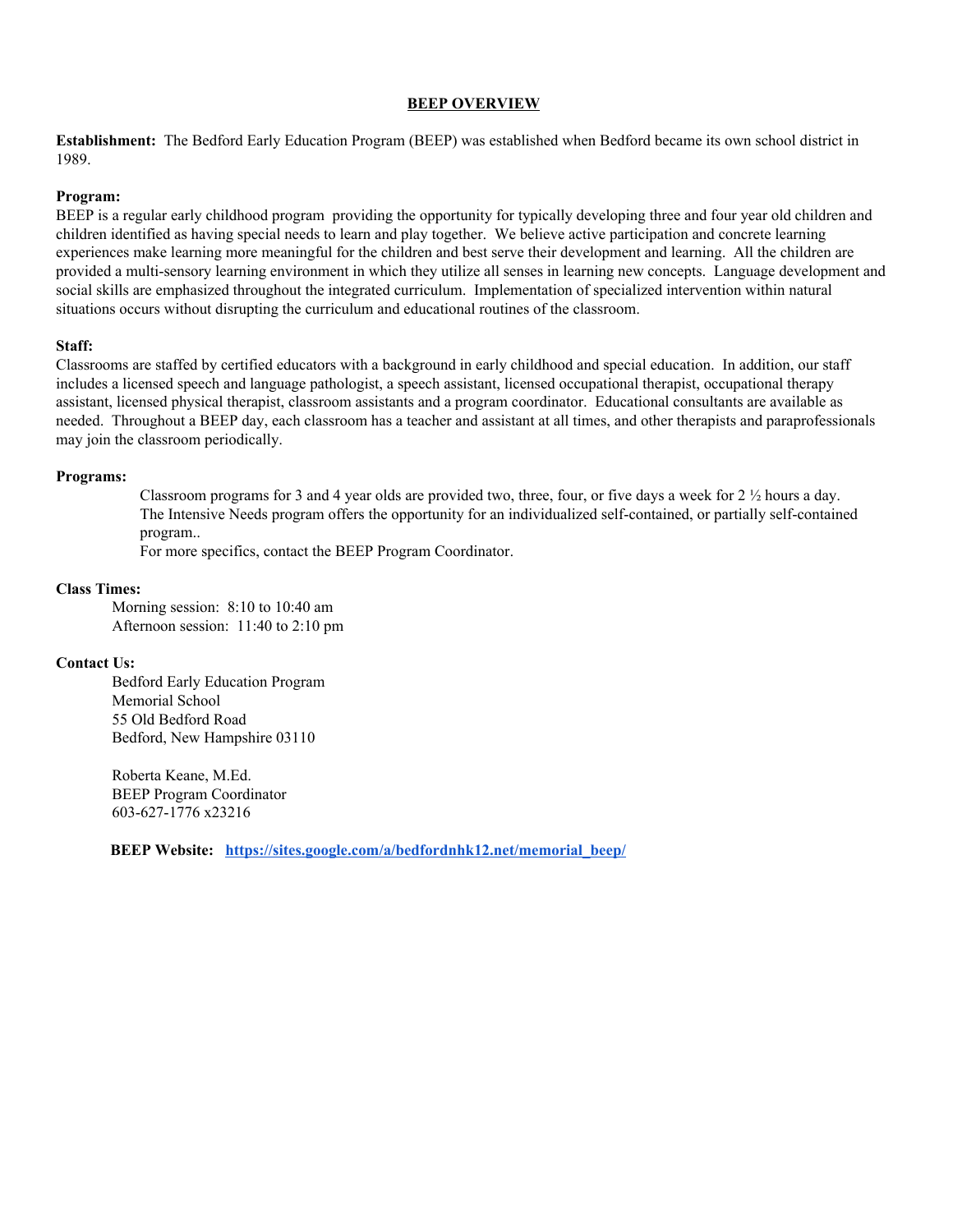# **BEEP FACTS**

**Parking:** Parking at Memorial School is limited. Visitors are encouraged to park in the front of the school in the designated spaces. If they are all occupied, please look along the side and back of the building where the faculty park. Parking is not permitted in the fire lanes or front loop.

**Main Office:** The main office is located near the front of the building. As you enter the school from the front parking lot, the office is located on the left. Office hours: Monday-Friday, 7:30 a.m. to 3:30 p.m.

**Nurse's Office:** The school nurse is available Monday through Friday from 8:00 a.m. to 2:30 p.m. The phone number is 627-1776 x23204.

# **SAU <sup>25</sup> - School District Website**: [www.sau25.net](http://www.sau25.net/)

#### **Positive Behavior Plan:**

The physical and emotional safety of our school family is very important to us. The intent of BEEP's positive behavior plan is to encourage and empower children to make good choices and learn strategies for self-control. BEEP encourages positive behavior in children through a combination of developmentally appropriate practices, prevention techniques and a solid foundation in understanding early childhood development. Children are individuals with varying backgrounds and each child's behavior must be addressed accordingly. Two children exhibiting the same behavior may not be managed identically. The following steps are examples of strategies to meet children's needs:

- Reinforce appropriate behavior whenever possible.
- Give clear directions to the child. State class rule/behavioral expectation simply.
- Reinforce those who have followed directions, ignoring inappropriate behavior at this time, except in situations of danger.
- Restate class rule/behavioral expectation.
- Re-direct the child and/or provide appropriate choices.
- Remove materials and/or activity until child is ready to follow the class rule/behavioral expectation.
- Provide a positive time-out opportunity.

Expectations for student behavior are outlined in the social behavior domain of the BEEP curriculum and further referenced in the social/emotional section of the semi-annual progress report.



**Outdoor Play:** In winter, we have regular scheduled days/times for outdoor play, weather permitting. During the winter, these are the ONLY days that children will need to bring in snow pants and boots. A note will be sent home informing parents of the "outside play" day for their child's class and the starting date.

#### **Weather Guidelines:**

- 1. Outdoor temperature above 20 degrees
- 2. Wind-chill temperature above 20 degrees
- 3. No precipitation (rain, ice) or light snow only
- 4. Satisfactory playground conditions (no mud, ice, etc.)



#### **Cold Weather Needs:**

Outside boots are not allowed in the classroom; shoes must be worn in the classroom. Should we need to leave the building quickly, it is important for your child to have on suitable shoes. For this reason, slippers are not acceptable footwear for the classroom.

Children should always wear a hat, coat and mittens when they come to school.

The designated "outside" day each week is the only day it is necessary for your child to have boots and snowsuits or other appropriate outdoor playwear with them at school. Children can either wear their outdoor playwear to school on those days or bring them in their backpacks.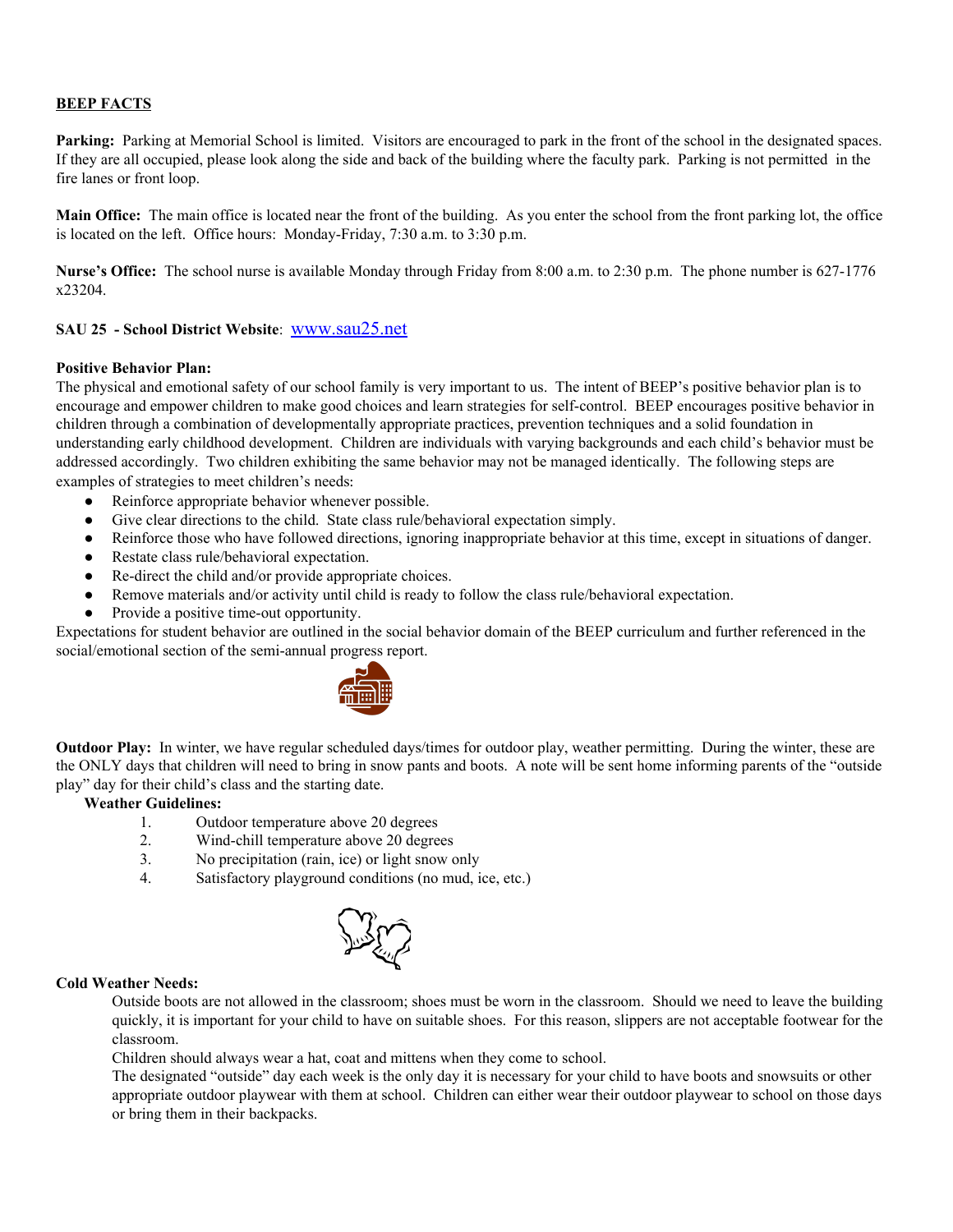# **Warm Weather Needs:**

Children should wear appropriate footwear suitable for outdoor play. Sunscreen is encouraged during the warm weather and should be **applied at home**. For sun protection, we also recommend that your child wear a hat during sunny outdoor play.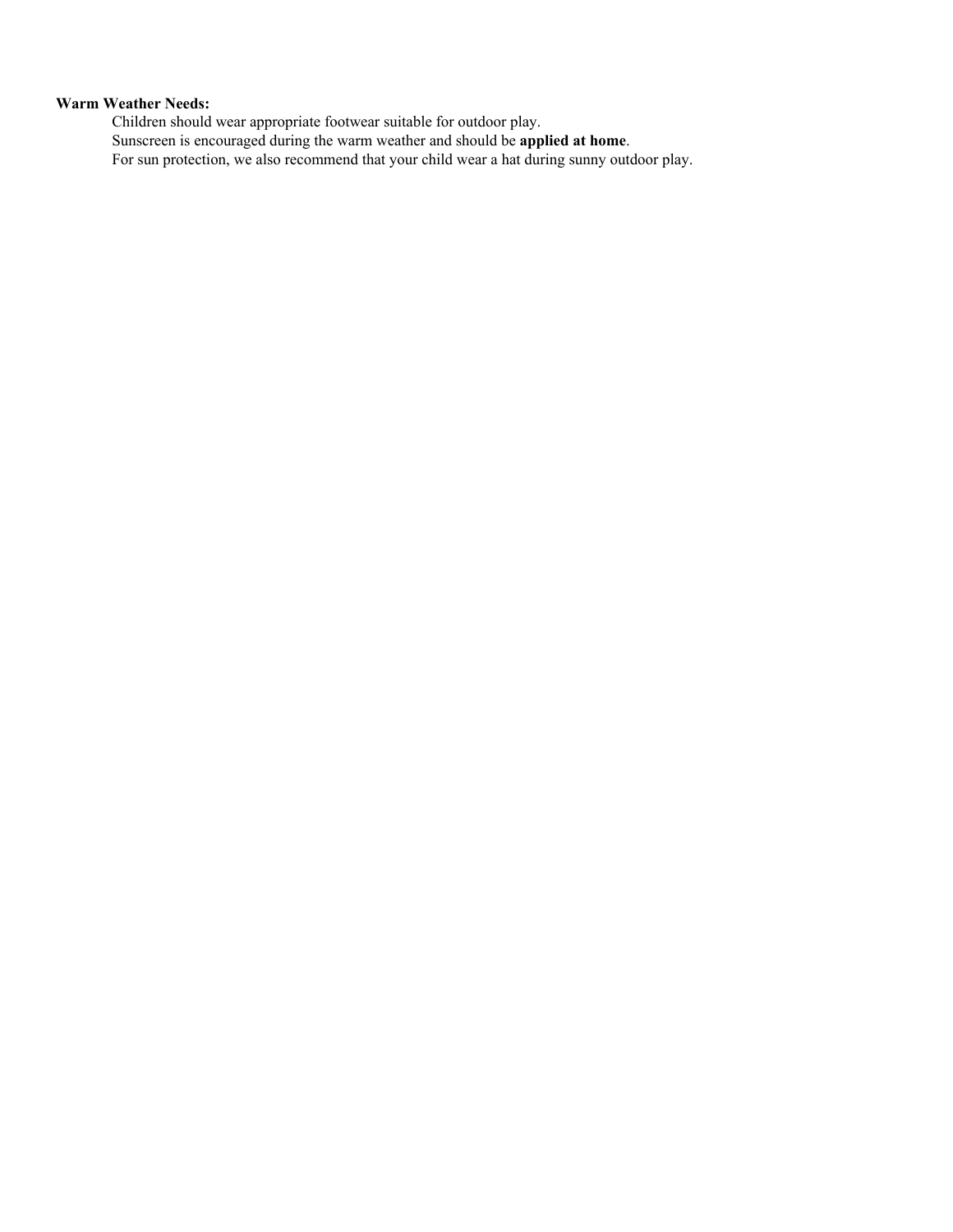# **WHAT TO BRING TO SCHOOL**

**Backpack:** There is no storage available in the classrooms so students should bring a standard size backpack to and from school each day. In the backpack, students should bring the following each day:

**Snack:** Your child should bring a healthy, *single* snack and *single* drink daily in a lunch bag, labeled with your child's name. Include any utensils and bibs, if appropriate. We discourage sharing of snacks due to individual dietary restrictions and food allergies. Healthy snack options include fun snacks (broccoli "dinosaur stalks" or silly fruit shapes), crunchy snacks (car rots with dip or bagel slices), and salty snacks (pretzels or low fat popcorn).\*\*Please do not send candy. A more extensive list of healthy snack options can be found by going to [www.sau25.net](http://www.sau25.net/) and clicking on Curriculum and then Wellness.

**Spare Clothes:** Program activities often involve wet table play, paints and outdoor play, so we request you provide an extra set of clothes in your child's backpack in the event it is needed. Include pants, underpants, shirt, socks and diapers/wipes, if appropriate. Include shoes if your child is wearing boots to school on a given day. Be sure to label all items with your child's name.

**Outdoor Clothes** (if not worn to school on outside days)

**Sun Hat or Cap** (in warm weather)

\*\*To avoid classroom disruption and potential upset to your child, please discourage your child from bringing toys and stuffed animals to school.

**Birthdays:** Birthdays are special for your child and we would like to celebrate with your child and classmates. The district recommends that birthdays be celebrated in a healthy way. Healthy celebrations can reduce the number of times students have sugary treats at school. A well planned celebration can also help the school community be sensitive to students with allergies and other food -related health concerns. Please notify the teacher **in advance** if you would like to provide a special birthday snack and arrange a date for the "birthday snack". Refrigeration/freezer access is usually available. Please make advance arrangements if you would like use of those facilities. If interested, check with your classroom teacher for snack suggestions that might tie into classroom themes, e.g. apple treats during a fall "apple" unit.

**Monetary Transactions**: Any time your child is requested to bring in money for a fundraiser, book order, etc., be sure to enclose the money in an envelope labeled with your child's name and teacher. Checks are preferred as we are not responsible for lost cash.

**Toilet Training:** BEEP Staff will support you and your child's efforts during toilet training when applicable. Discuss specific accommodations with your child's classroom teacher.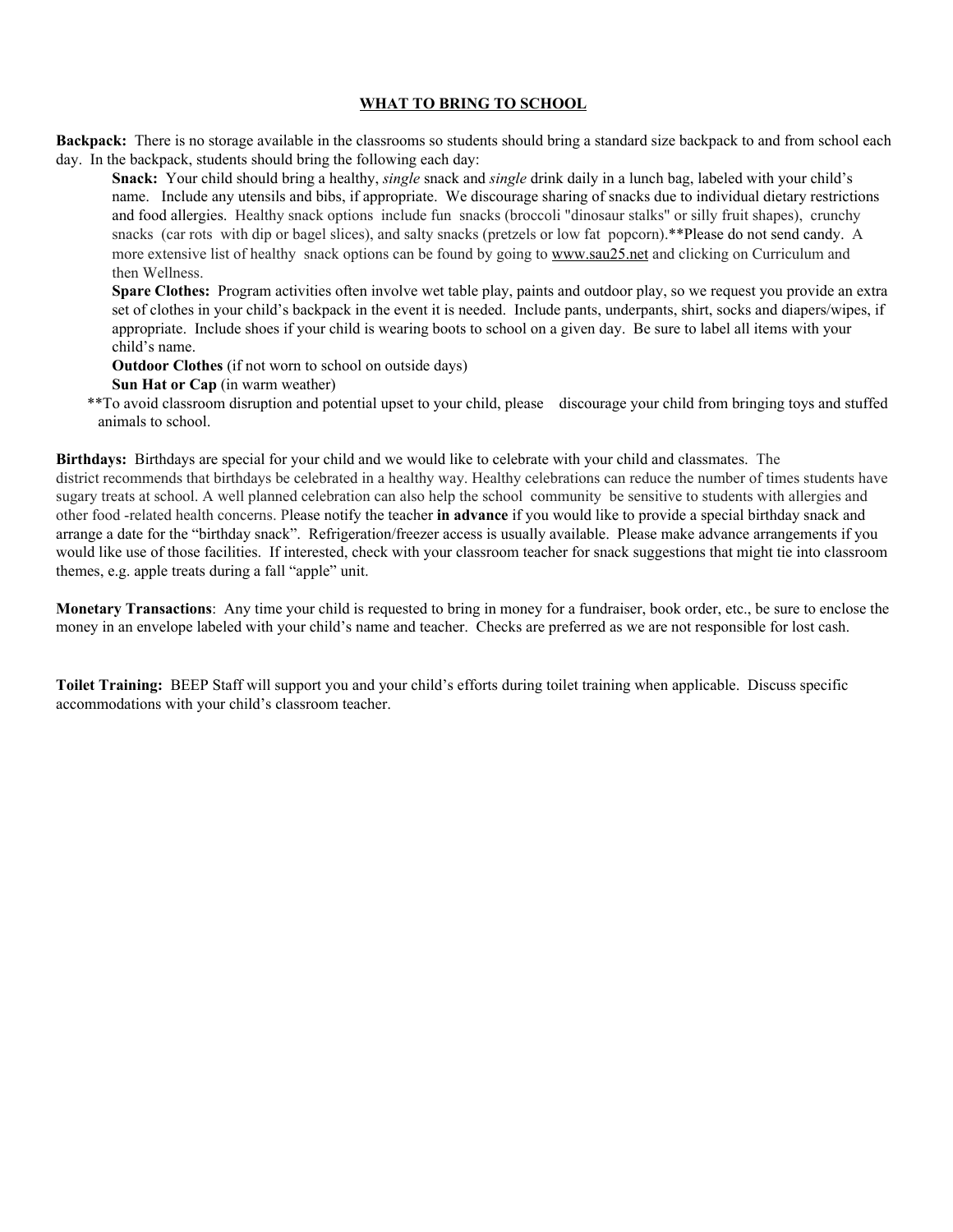# **DROP-OFF / PICK-UP AT SCHOOL**

**ID Cards:** Drop-off and pick-up take place at the front of Memorial School. Parents are given an identification card(s) to place in the front windshield so staff can identify BEEP students in the drop-off/pick-up lines, **throughout the school year**. (Additional identification cards are available. Notify your classroom teacher with the number of ID cards you require.)

**Drop-Off:** A BEEP staff member will take your child out of the car. Drop-off is  $8:00 - 8:10$  a.m. for morning classes and 11:30 a.m. – 11:40 p.m. for afternoon classes. If you are later than the specified drop-off times, you will need to park your vehicle in designated parking, walk your child into the office, get a visitor's pass and bring your child to his/her classroom. \*\*Please note that the front loop is a fire lane and parking is not permitted there, even to run in briefly.

**Pick-Up:** Prompt pickup is expected. Teachers have commitments between the morning pick-up and the afternoon drop-off. Pick-up is 10:40 a.m. for morning classes and 2:10 p.m. for afternoon classes. A BEEP staff member will put your child in their car/booster seat and buckle him/her appropriately. If you need to check the buckle, we ask that you pull forward and out of the pick-up line before getting out of your car to do so.

\*\*It is important to us that the transition into the BEEP program be a positive experience for you and your child. Feel free to discuss with your child's teacher, alternative drop-off and pick-up options for your child's first few days of BEEP.

# **SAFETY**

**Car Seats:** Your child's safety is very important to the BEEP staff. **NH law requires that children** under 7 years old or 57 inches tall or under must ride in a federally-approved safety seat or booster. During drop-off and pick-up, we expect to be removing your child from, and placing your child into a certified approved car seat or booster. Again, we want your children to be safe. Please arrive at school with appropriate car restraints for your child. Please do not unbuckle your child prior to unloading in the front loop at school where drop off and pick up occurs. If an accident were to occur, your child would be unprotected. **Unattended Children:** If you need to leave your vehicle and/or enter the school even for a brief period, be sure to take your children with you. **NH law prohibits leaving unattended children in a vehicle.** While in the school hallways, we ask that parents & siblings be respectful of the classes underway.

NH law governs both of these reminders, as well as our obligation to report situations in which the law is not followed.

# **BOOSTER / CAR SEAT REMINDERS**

The safest place for your child's car seat is in the rear seat.

For vehicles with no rear seat, car seats can be placed in the front seat; however the passenger side airbag should be disabled. Booster seats raise a child so that the lap and shoulder belts ride on their thighs and shoulders to protect them in a car crash. Use these quick checks to ensure your child is safe:

Can your child sit all the way back against the auto seat?

With your child's back against the seat, do your child's knees bend comfortably over the edge of the auto seat?

Does the seat belt cross the shoulders between the neck and arm?

Is the lap belt as low as possible, touching the thighs?

Can the child stay seated like this for the whole trip?

If you answer no to any of these questions, your child needs a booster seat. Children in booster seats can see out the windows and are usually more comfortable.

For more information, call the NH Child Passenger Safety Program at 1-877-783-0432.

# **MAKING DROP-OFF/PICK-UP EFFICIENT**

It is important to proceed with the drop-off/pick-up in a timely fashion so we do not conflict with buses and elementary drop-off/pick-up. Your consideration is greatly appreciated.

**Unloading/Loading:** During the morning drop-off, do not pull into the parking lot if the red and white flag is up. Instead, form a single line along the Memorial School side of Old Bedford Road. Pull as close to, or onto the grass as possible. Once the red and white flag is down, pull into the parking lot and through the loop. We ask all parents to pull forward so that we may load three cars at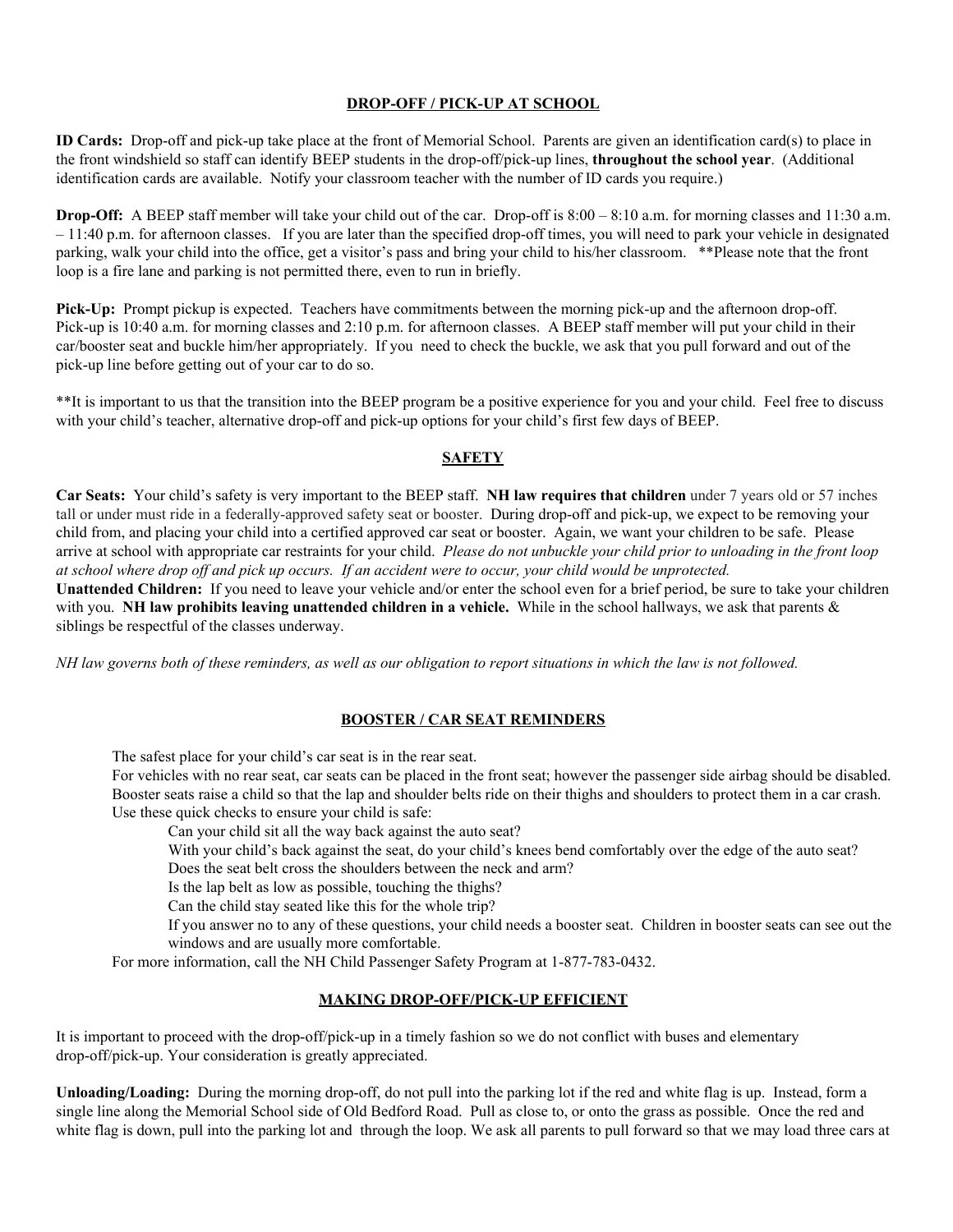a time. (The first car should pull up so that their rear door is at the handicap ramp.) There is no need for parents to exit their vehicles. Please have children seated in the rear center seat or behind the passenger seat to avoid having children and staff walk in front of vehicles and into the front loop. Don't forget to display your BEEP ID card to identify your vehicle to various staff members during drop-off/pick-up. Do stay alert and off cell phones for you and your child's safety.

**Communications:** Teachers will provide quick highlights of your child's day during pick-up, but this is not an appropriate time for extended consultation with staff.

Please indicate a need for such a conversation and your teacher will be glad to make appropriate arrangements.

**Alternate Drivers:** If parents plan on having someone else pick up their child, it is necessary to send in a written note to the teacher stating who you are authorizing to do so. We will not release children without having your consent, and we may ask the person picking up to provide identification. Ensure that alternate drivers have an appropriate car/booster seat for your child when they arrive at school or your child will not be released to them. This policy is for the safety of the children.

**Inclement Weather:** Anticipate heavier traffic volume during inclement weather when many elementary students are also dropped off at the school by their families. Be sure to arrive promptly for drop-off for 8:00 to avoid getting stuck in long drop-off lines and missing the BEEP drop-off. We will be in the building by 8:10. During heavy traffic days, we will attempt to have a staff member remain at the front of the school if we are aware that you are waiting in the drop-off line. Again, displaying your BEEP ID card will facilitate the identification of your vehicle.

# **ATTENDANCE**

Consistency and routines are very important to our young children. Regular, on-time attendance maximizes the benefit your child receives from participation in the BEEP program.

**Absence due to Illness:** If your child is going to be absent due to illness, please call the attendance line before 8:10 a.m. by leaving a message at 627-1776, x6; please include what ailment(s) your child is experiencing. Follow this procedure for each day your child will be absent. If the school has not been notified, our procedure is to call home for verification.

**Other Absenteeism:** If your child is going to be absent for reasons other than illness, please notify the classroom teacher before 8:10 a.m. by leaving a message on the classroom teacher's extension. Please include the duration of the child's absence. If the school has not been notified, our procedure is to call home for verification.

Late Arrival: If your child arrives after the BEEP classes have entered the building, the adult dropping off the child must report to the main office to sign the child in and then accompany the child to his/her classroom.

**Early Dismissal:** If your child is to be dismissed during school hours, the adult picking up the child must report to the main office to sign the child out. The parent should proceed to the classroom to pick-up their child.

# **Cancellation or Delayed School Opening Procedures:**

If the school district cancels school, all BEEP classes will be canceled as well.

If there is a school delay, the morning BEEP class will be canceled, but the afternoon BEEP class will still be in session. In the rare case that afternoon sessions only will be canceled due to increasing weather concerns occurring during the school day, parents will be notified using the School Messenger Notification System.

#### **School Messenger Information**

The Bedford School District has implemented the School Messenger Notification Service to enhance parental communication. This service allows us to send a voice and/or email message to ALL of our students' parents within minutes, if an emergency occurs at a school. The School Messenger service also assists the schools in reducing the resources needed to pass along key information regarding school events or reminders. The intent of this system is for group notification purposes. Customary and usual procedures for individual parent notification will continue as normal. The district will use School Messenger for:

School cancellations and delays due to inclement weather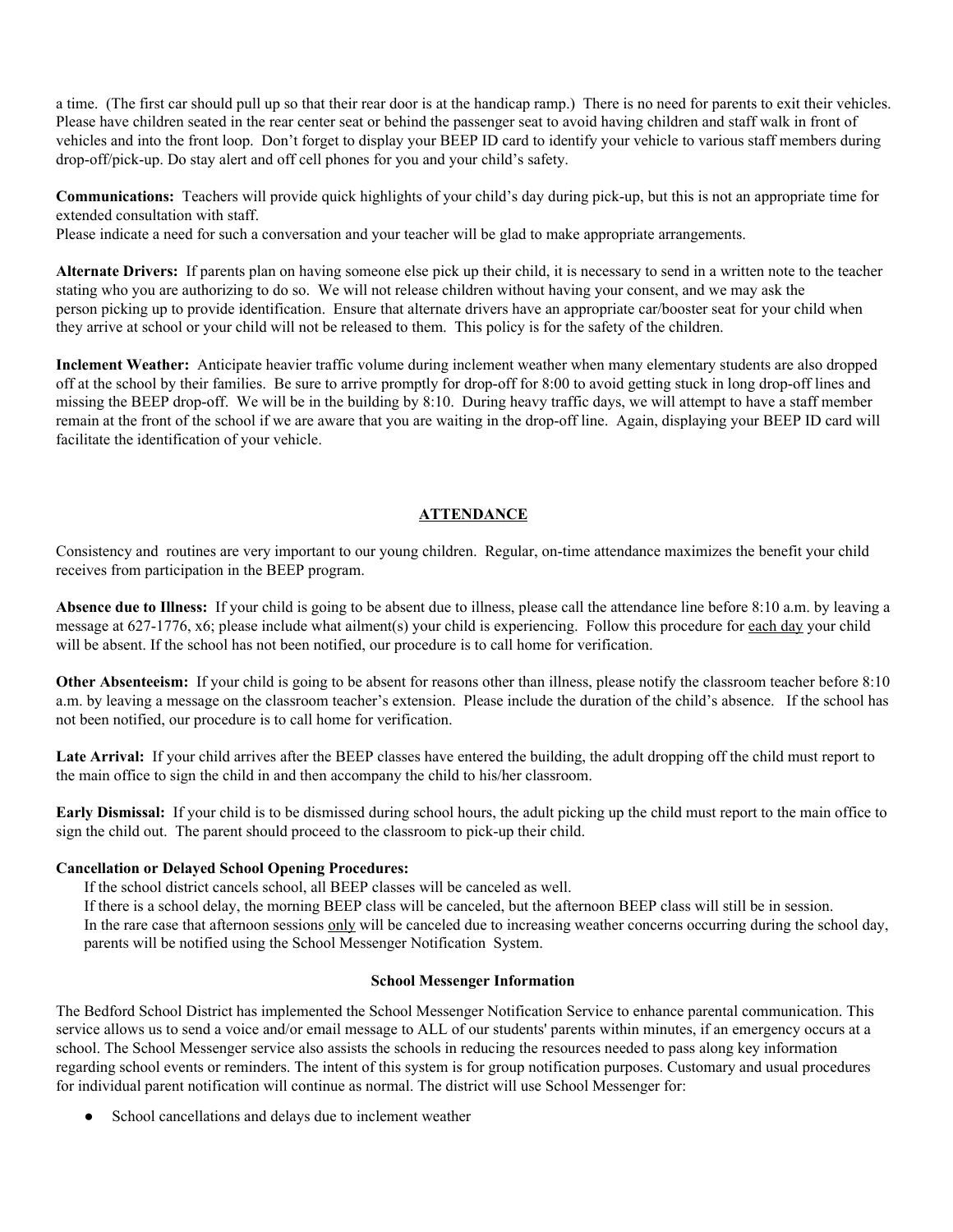- Emergency notification such as evacuations
- Early dismissals due to severe weather/emergencies
- Transportation messages or emergencies
- Other emergency situations as they arise

The district and your child's school may use School Messenger for non-emergency purposes such as:

- Grade level information, i.e. field trip reminders
- Schedule changes for after school events
- Principal's notes/emails and updates (email only)

The ability to deliver a message is only as successful as the contact information we have for our families, so please make certain we have the most up-to-date direct dial numbers and email addresses. If this information changes, please let your child's school know immediately.

# **Important:**

- 1. Your caller ID will display the number 855-344-6323 anytime a call is generated. You can call the phone number **back at any time to replay messages sent within the last 30 days.**
- 2. School Messenger will leave a message on your voicemail or answering machine.
- 3. School Messenger does not call extensions. If you have a direct dial number at work, you should provide your child's school with the direct dial number not a main number plus an extension.
- 4. School Messenger will only make one phone call per contact number when multiple family members in the same school have the same contact information.
- 5. Your child may also receive certain notifications if you provide his/her cell phone number.

# **THE FOLLOWING RADIO AND TELEVISION STATIONS WILL ALSO BE CONTACTED: WZID (FM 95.7), WBZ (AM 1030), WFEA (AM1370), WBZTV (CHANNEL 4, BOSTON), WHDH (CHANNEL 7, BOSTON), WMUR (CHANNEL 9, MANCHESTER), AND BCTV (CHANNELS 16 AND 22)**

# **HEALTH**

**Health Requirements / Records:** In order to begin school, NH state law requires students to have a physical examination within the last twelve (12) months of the first entry into school, and all immunizations must be current except in the case of official parent opt-out as provided for in school board policy JLCB. Physical forms, including a record of immunizations, are required prior to the first day of school. Bedford School District physical forms, as well as NH State Immunization Requirements, can be viewed on the SAU website (www.sau25.net) and printed for your convenience. Permanent health records and emergency cards are kept on file in the school health offices. Parents/guardians are requested to notify the health office of any changes, additions, or deletions on these records. If you have any questions or concerns, please contact the school nurse.

**Illness:** Please help us keep our classes healthy. Sick children of any age should not attend school. Your child will benefit from extra rest and ultimately will be sick less often, if kept at home when sick.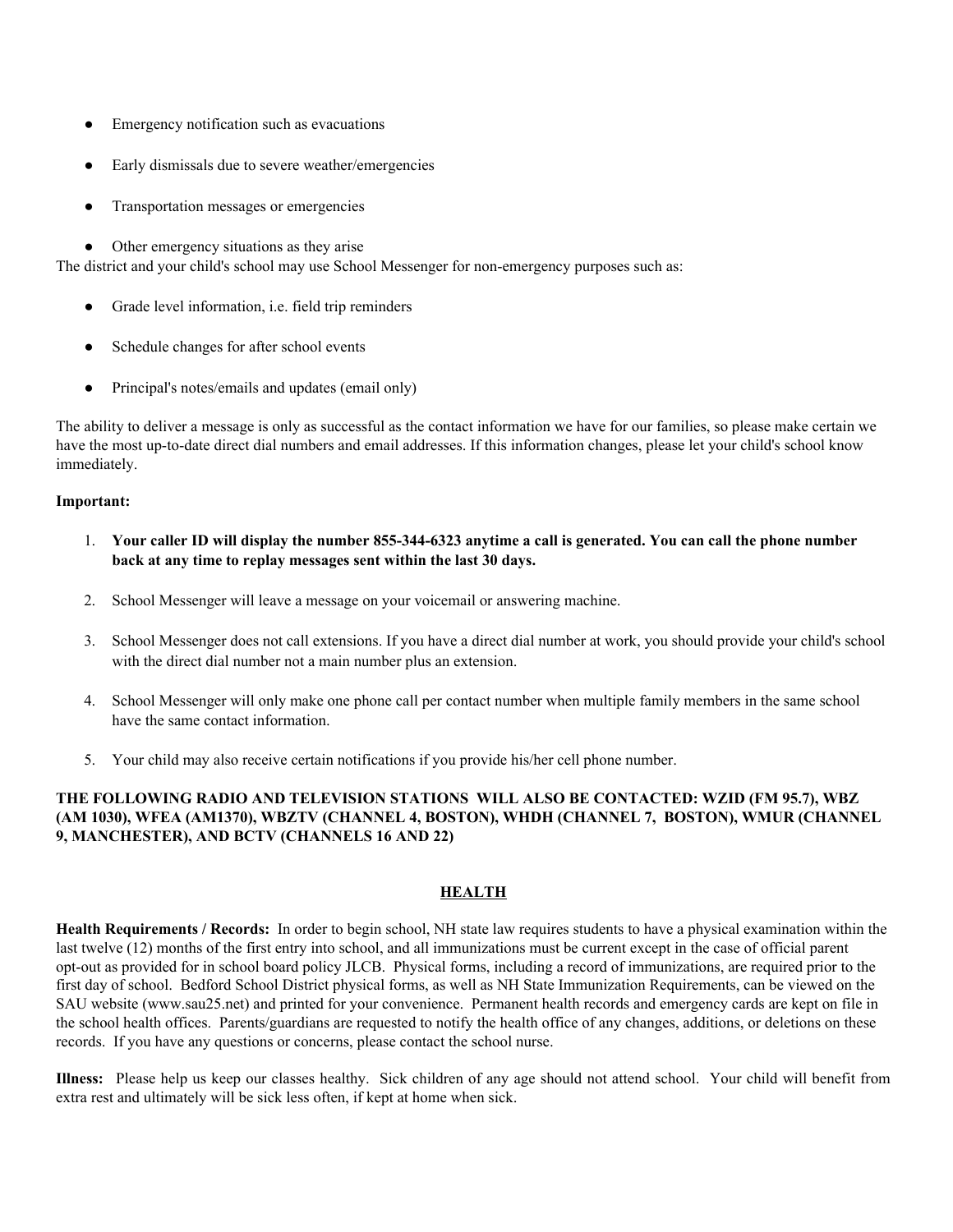# **Reasons to Keep Your Child Home:**

Bad colds, coughs, diarrhea, undiagnosed rash and fevers Fever during the night or morning – greater than 99.6°F orally taken before school. (Children must be fever-free for 24 hours before returning to class.) Any vomiting or diarrhea during the night or morning Cough that has kept the child up or is persistent Thick green drainage from nose Crusty, itchy draining red eyes Unknown rash over body Head lice (Be sure to report occurrence to the school nurse.)

Children should not come to school if they have any contagious illness such as chickenpox, strep throat, conjunctivitis (pink eye), etc. Once your child is no longer infectious, she/he should return to school. If your child is diagnosed with a contagious illness, she/he must complete 24 hours of antibiotic treatment and be fever-free for 24 hours before returning to school. **If you have a question as to whether your child should attend school, please contact the school nurse.**

**Severe Allergies / Conditions:** If your child has severe allergies or any condition that may require emergency medication and care, please make an appointment with the school nurse and your child's classroom teacher to discuss an appropriate action plan.

**Prescription Medications:** Prescription medications require both parent and prescribing physician signatures. The appropriate forms can be obtained from the school nurse or printed from the SAU website (www.sau25.net). Medication must be in its original container and labeled with your child's name, the medication name, name of prescribing physician, exact dosage and how often it is to be administered. (Note: Pharmacies will issue duplicate containers for home and school use.) Medication will be stored in the school health office and will only be administered by the school nurse. Annual renewal forms are required for any standing long-term prescriptions for your child. Unused medications cannot be sent home with your child. Please make arrangements to pick up unused medications at the end of treatment or the end of the school year.

**Non-Prescription Medications:** The administration of non-prescription (i.e. "over-the-counter") medications during the school day is not encouraged. If your child requires "over the counter" cough syrup or a pain reducer to make it through the school day, we recommend that you keep your child home that day.

**Illness/Injury at School:** If your child becomes ill or injured while at school, the nurse will contact the individual(s) noted on the health form as necessary. In some cases, you will be requested to come and pick-up your child.

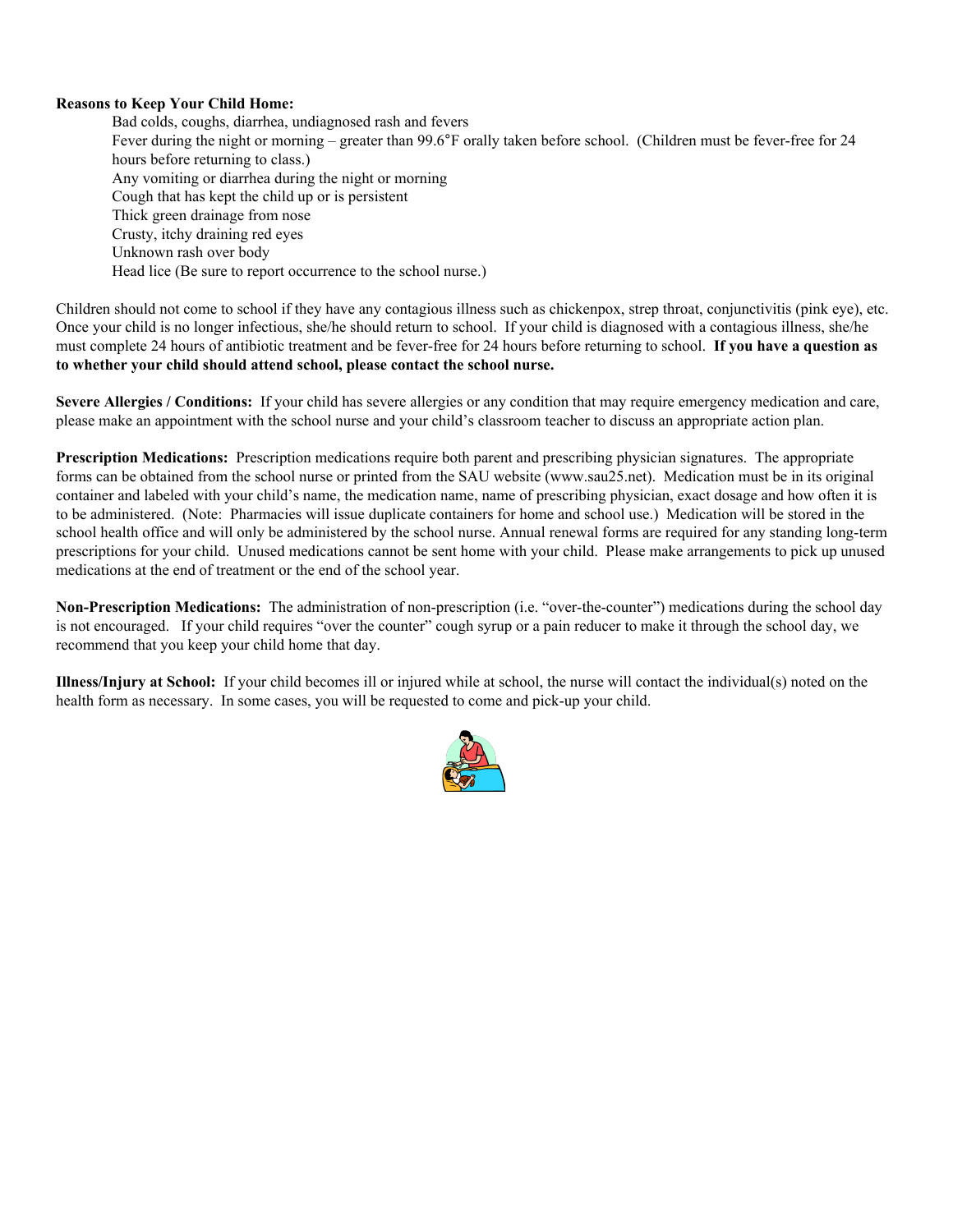# **YEAR TO YEAR AT BEEP**

**Placement:** Placement in BEEP is determined by age as of September 30<sup>th</sup> of that school year. If your child will be at least 3 years old as of September  $30<sup>th</sup>$ , he/she is eligible to participate in the BEEP program. Classes are established for children three years old or four years old, and can be 2, 3, 4 or 5 days a week. During the school year, peer students may enroll upon their 3<sup>rd</sup> birthday based on space availability. Those students will follow the age-based placement for the following fall. Similarly, students with educational disabilities will also enroll upon their 3<sup>rd</sup> birthday.

**Another year in BEEP:** All children currently in BEEP who are eligible for placement in either a three or four year old class the following school year, are guaranteed a place in the age appropriate BEEP class. Tuition rates and class assignments/configurations are established each spring for the upcoming fall. You will be notified, by letter, of the recommended placement and placement options for your child. Notify the BEEP Coordinator if you do not plan to have your child participate in the BEEP program in the upcoming fall. For those parents of children with educational disabilities, this information is available through your classroom teacher and is determined at the annual review of your child's individual education plan (IEP).

Going to kindergarten: To be eligible for kindergarten, your child must be 5 years of age by September 30<sup>th</sup>. All children in BEEP, who will be eligible for kindergarten in the upcoming school year, are automatically registered for kindergarten. Confirm with the BEEP Coordinator whether your child WILL or WILL NOT attend public kindergarten. The BEEP Coordinator is responsible for notifying the elementary schools with your intentions for your BEEP student(s). Parents will be required to complete new health forms prior to the start of kindergarten.

**Siblings:** We welcome siblings to enroll in the BEEP program. If you have another child at home who may be eligible for enrollment, please let the BEEP Coordinator know. A waiting list has been established for siblings who will become eligible for enrollment during the upcoming year.

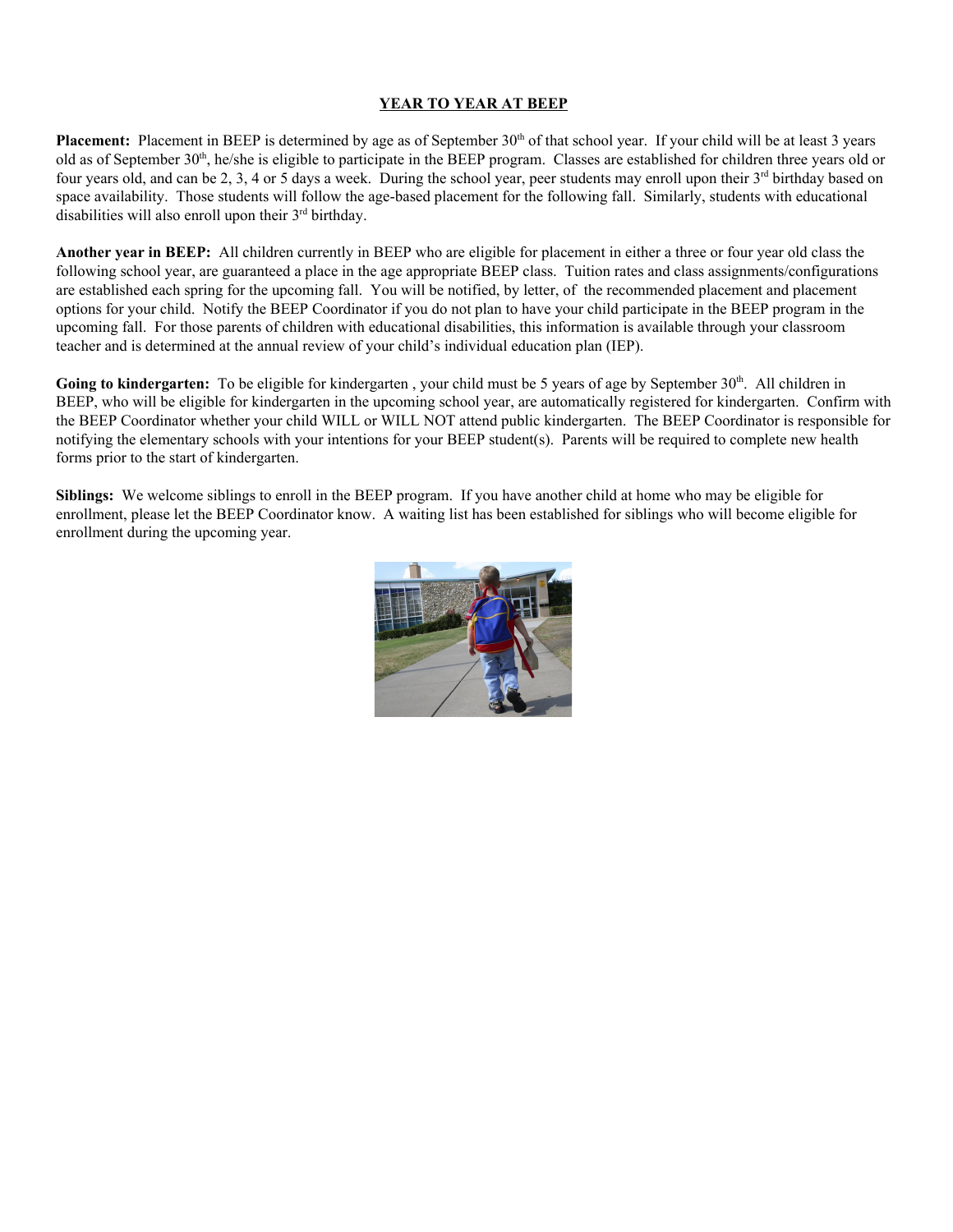# **ADMINISTRATION / ENROLLMENT**

Infosnap is the on-line registration process used for enrolling/updating information for all new and returning students. This includes, but is not limited to, emergency contact information, permissions forms relative to media and links to handbooks, school board policies and other supplemental documents.

**Curriculum:** The Creative Curriculum serves as the blueprint for the program. The curriculum has a firm foundation of research-based practices and teaches social/emotional, physical, cognitive, and language development. Program outcomes are aligned with the Bedford School District Curriculum benchmarks. Copies of these benchmarks and additional information about the Creative Curriculum are available on-line or from the Program Coordinator.

**Library/Gym:** BEEP students may periodically participate in gym activities, and classroom visits to the Memorial School Library.

**Tuition:** For peer students the annual tuition can either be paid in full or in ten month installments due on the first of each month. The last month's tuition payment is required at the time of registration. Automatic check withdrawal can be arranged with the school district business office.

Reduced rates are available for siblings. Children in families who qualify for free or reduced school meals (based on federal guidelines) are eligible to receive a 50% waiver of the monthly fee. Applications are available through Lisa Dollins, Director of Food Services, Bedford School District, 103 County Rd., Bedford, NH 03110. All information will be held in the *strictest confidence.*

Checks are to be made payable to the **Bedford School District** and mailed to:

SAU 25 c/o Business Office (BEEP) 103 County Road Bedford, New Hampshire 03110

**Student Transfers:** Please notify the BEEP Coordinator if a move is anticipated during the school year so appropriate records can be transferred.

**Lost and Found:** Contact your child's classroom teacher for any lost items.

**Drills:** In addition to fire drills, other school emergency drills will be held periodically during the school year. The purposes of the drills are to familiarize the students with safety procedures inside and outside the school. The Reverse Evacuation drill is used when students are outside the building on school grounds and we need them to return to the building. The Shelter-In-Place drill requires students and staff to close all doors, windows, and pull shades. This drill is used when there is potential for hazardous materials to be airborne near the school. During a Secure Building/Lock Down the entire building is secured, and students and staff are requested to close doors and windows, pull shades, and remain in their rooms out of plain view. Finally, students may practice an off-site evacuation. In this instance, a school bus is brought in to transport BEEP students and additional adult support and supervision is provided from staff within the building.

**Emergency Off-Site Evacuation Plans:** The Bedford School District has plans in place to safely evacuate students from a school site to an alternative location during the school day. In the event this becomes necessary, parents will be contacted using the School Messenger Notification Service. Please familiarize yourself with our plans by visiting the District's Website at www.sau25.net→Quick Links

**Parent-Teacher Group (P.T.G.):** The Bedford PTG represents all schools in our district and is based on creating a mutually beneficial home-school-community partnership. Some of the PTG sponsored programs include: school volunteers, room parents, and O.R.K. (Opportunities Reaching Kids). Parents are encouraged to attend PTG meetings. Please watch for information about the programs and fund-raisers in flyers sent home with your child. For more information, please see: www.bedfordptg.org.

**Senior Citizens Day:** Senior citizens are welcomed on a designated day in the spring to visit Memorial school. They are provided with school tours (including BEEP), entertainment by the musical chorus and a luncheon. We look forward to having them join us.

**Memorial School Community Council:** The mission of the council is to serve as a vehicle for the dissemination of accurate information, while assisting families, staff and the community to effectively participate in the education and growth of our children.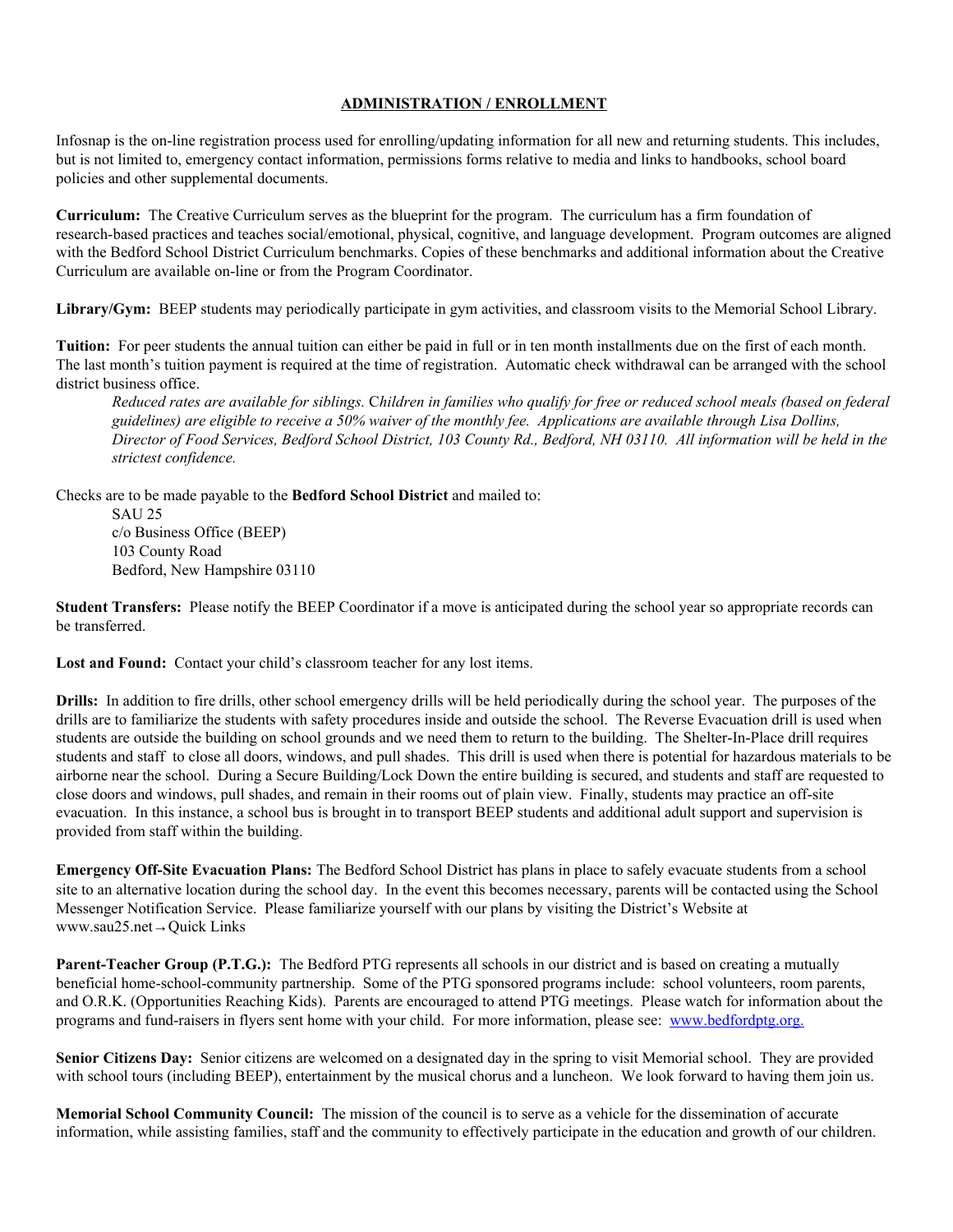You may read about the council on Memorial School's Community Council's web page at www.sau25.net under Elementary Schools' Community Council heading. BEEP has staff and parent representation on the council*.*

**All School Meetings:** During the year, Memorial School conducts All School Meetings hosted by different grade levels and clubs. BEEP students may participate in All School meetings.

## **Annual Organizing and Destruction of Redundant Education Records**

Each year, the school district may choose to organize a student's education records and destroy educational records that are redundant. Redundant records include data sheets when the results have been transcribed to another document. It also includes extra copies of any correspondence or other documents.

# **COMMUNICATIONS**

**Observations/Visits:** Classroom observations are welcome by appointment. We respectfully request you make other arrangements for siblings.

## **Electronic Communication:**

- Teacher Website: Available on the district website [www.sau25.net](http://www.sau25.net/) and highlights theme and activities in the classroom and accompanying suggestions for home activities as well as classroom news and reminders. Websites are provided by the classroom teachers, therapists and program coordinator.
- Links to BEEP program materials such as the calendar and handbook
- Please let your child's teacher know if you do not have access to the internet and paper copies of notices can be provided.

Notices and Publications: While most notifications are provided via electronic communication, be sure to check your child's **backpack daily for school notices, classroom notices, PTG announcements, and community happenings.** Here is a sampling of some of the communications you may receive:

- Parent to Parent Contacts: List of classmates, addresses, phone numbers, parent/guardian names
- ◆ Scholastic Reader Order Forms: Monthly book sales
- Fundraisers: Periodically

**Progress Reports:** Progress reports are issued in January and June. Parent-teacher conferences are offered annually. Progress reports for students with individual education plans will be completed in accordance with the requirements set forth in those plans.

**Parent Teacher Contact:** We strive to provide a climate that is conducive to open communication and learning. There is frequent informal parent and teacher contact as well as the opportunity for scheduled conferences. You are encouraged to discuss your child's progress with his/her classroom teacher as needed. Notes, phone calls, and scheduled conferences are encouraged. E-mails are by law, part of a student's academic record and will be included in a student's special education file.

**Open House:** An Open House is traditionally held early in the fall in order for parents to meet the BEEP community and visit their child's classroom.

## **BEEP AND PARENT PARTNERSHIP**

**Room Parents:** Room parents are selected early in the school year to help with classroom support, projects and parties. A notice will be sent home with your child asking for volunteers for this position.

**Lending Library:** The Lending Library is maintained in the Memorial School Library. A list of the parent lending library selections is posted on-line and can be obtained from your child's teacher. Materials can be acquired directly from the school library, or you may ask your child's teacher to check an item out for you and send it home with your child.

**Parent Information Presentations:** The BEEP staff is committed to providing information on those areas of child development and parenting that parents have identified as challenging. Parents and/or staff can share training needs with the coordinator. The coordinator will draw from the staff and community to locate speakers and organize relevant presentations.